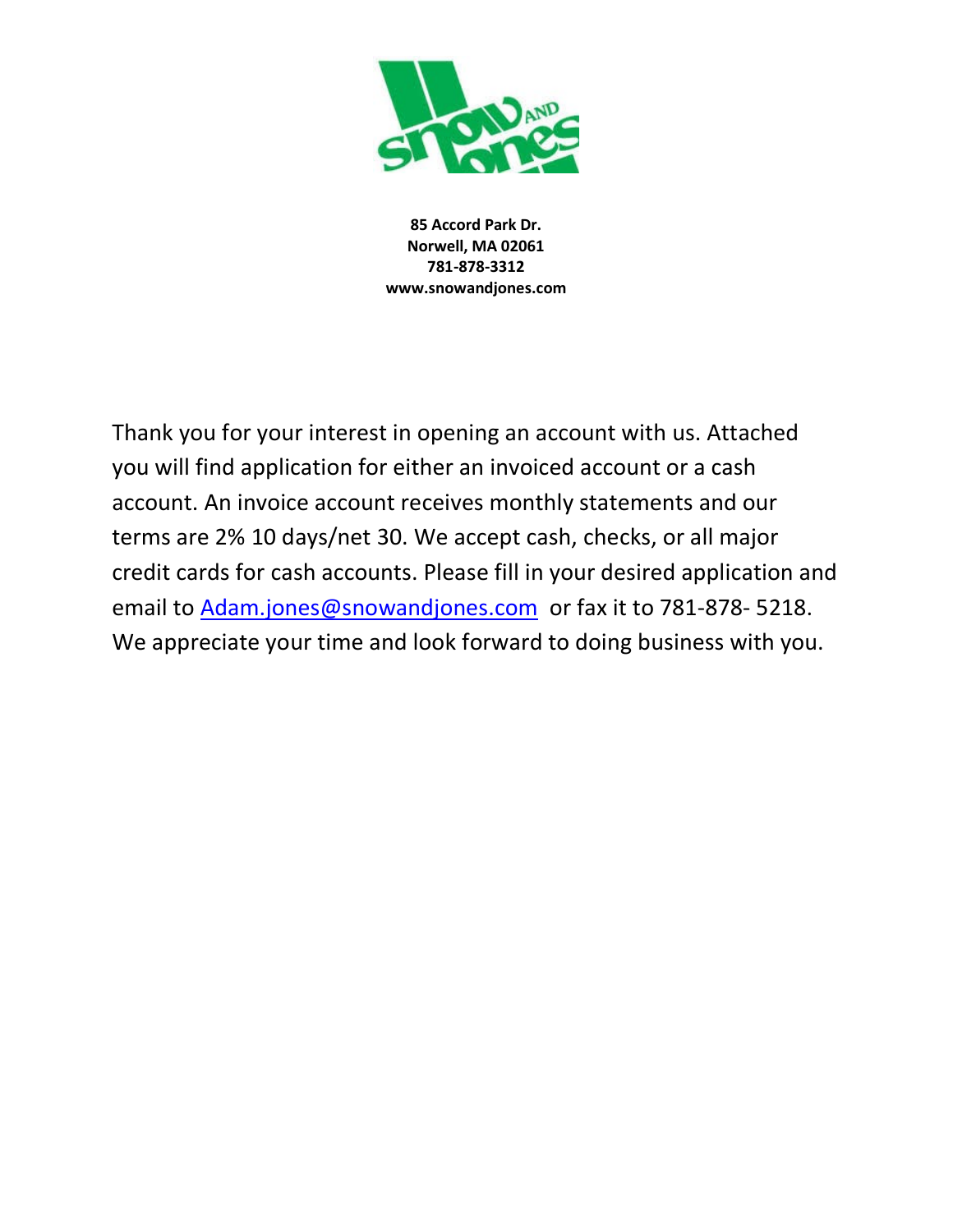### **SNOW AND JONES, INC.** 85 Accord Park Dr. P.O. Box 157 Accord, MA 02018 P: 781-878-3312 F: 781-878-5218

## **CREDIT APPLICATION CREDIT AGREEMENT AND PERSONAL GUARANTY**

|                                                                                |         |                             | $City:$ State $Zip:$                                                                                                                                                                                                                                          |  |  |  |
|--------------------------------------------------------------------------------|---------|-----------------------------|---------------------------------------------------------------------------------------------------------------------------------------------------------------------------------------------------------------------------------------------------------------|--|--|--|
|                                                                                |         |                             |                                                                                                                                                                                                                                                               |  |  |  |
|                                                                                |         |                             |                                                                                                                                                                                                                                                               |  |  |  |
| Limited Partnership __ Trust.<br>Have you ever filed bankruptcy? _____________ |         |                             | Type of Business: __ Corporation __ Partnership __ Other __ Sole Proprietorship __ LLC __<br>Have you ever conducted business with our company before?______Yes _____No<br>Sales Tax Status: ________Taxable ___________Exempt (Attach Exemption Certificate) |  |  |  |
| <b>List Three Business References:</b>                                         |         |                             |                                                                                                                                                                                                                                                               |  |  |  |
| Name                                                                           |         | Address                     |                                                                                                                                                                                                                                                               |  |  |  |
|                                                                                |         |                             |                                                                                                                                                                                                                                                               |  |  |  |
| <b>Lending/Financial Institute:</b>                                            |         |                             |                                                                                                                                                                                                                                                               |  |  |  |
| Name                                                                           | Address | Checking Acct # Telephone # |                                                                                                                                                                                                                                                               |  |  |  |
| <b>Officers/Directors of Corporation:</b>                                      |         |                             |                                                                                                                                                                                                                                                               |  |  |  |
| Name                                                                           | Title   | Home Address                | Telephone #                                                                                                                                                                                                                                                   |  |  |  |
|                                                                                |         |                             |                                                                                                                                                                                                                                                               |  |  |  |
|                                                                                |         |                             |                                                                                                                                                                                                                                                               |  |  |  |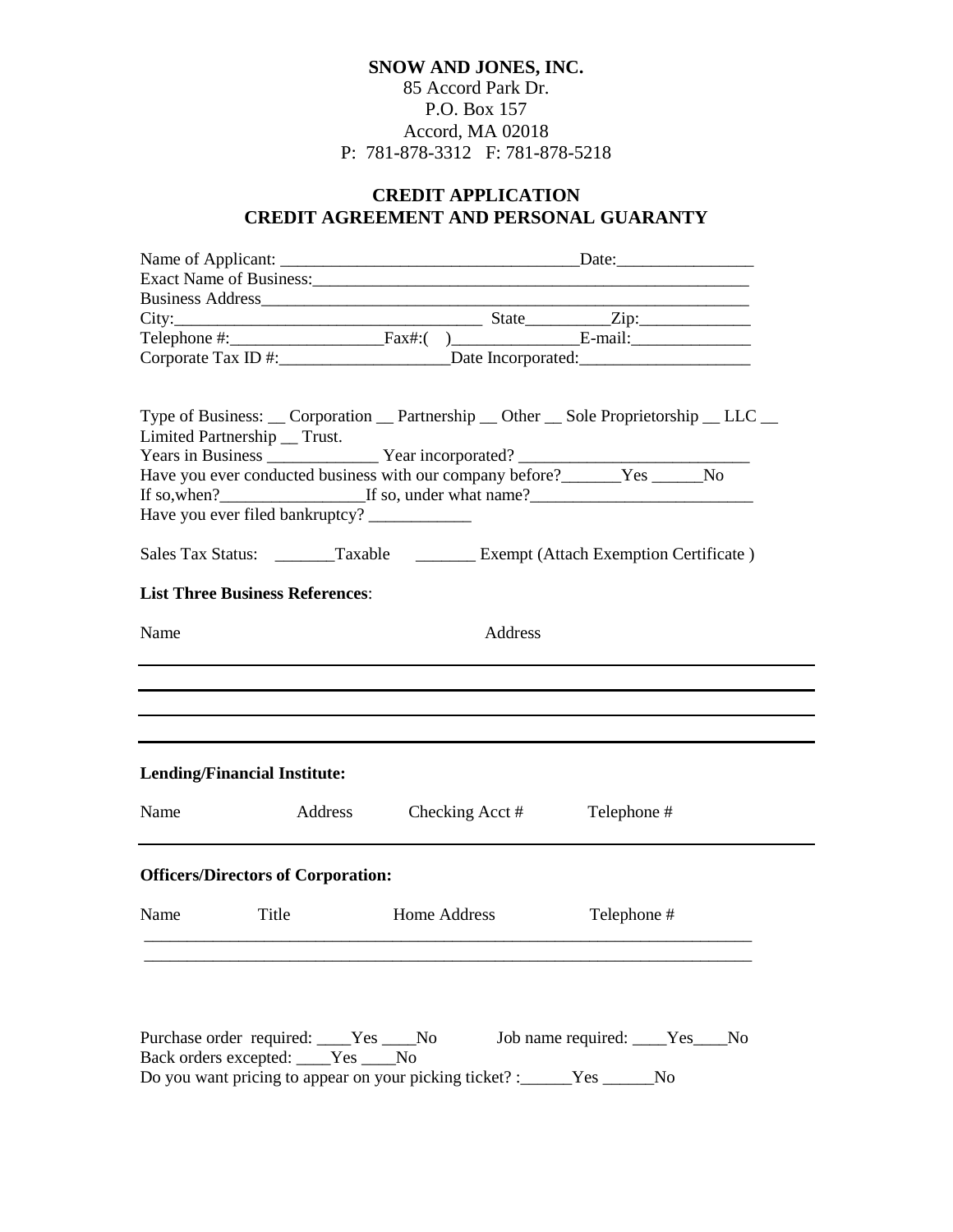I/We authorize the following individuals to charge goods purchased from you to my/our account:

#### **Our invoices and statements come by email. Please provide the email you would like to receive these to**: \_\_\_\_\_\_\_\_\_\_\_\_\_\_\_\_\_\_\_\_\_\_\_\_\_\_\_\_\_\_\_\_\_\_\_\_\_\_\_\_\_\_\_\_\_\_\_\_\_\_\_\_\_\_\_\_\_

\_\_\_\_\_\_\_\_\_\_\_\_\_\_\_\_\_\_\_\_\_\_\_\_\_\_\_\_\_\_\_\_ \_\_\_\_\_\_\_\_\_\_\_\_\_\_\_\_\_\_\_\_\_\_\_\_\_\_\_\_\_\_\_\_ \_\_\_\_\_\_\_\_\_\_\_\_\_\_\_\_\_\_\_\_\_\_\_\_\_\_\_\_\_\_\_\_ \_\_\_\_\_\_\_\_\_\_\_\_\_\_\_\_\_\_\_\_\_\_\_\_\_\_\_\_\_\_\_\_

If you would not like to receive them by email but by mail check here:

The above information is for the purpose of obtaining credit and is represented to be true and accurate.

The undersigned individual( $s$ )<sup>\*</sup> who is either a principal of the credit applicant or a sole proprietorship of the credit applicant, recognizing that his or her credit history may be a factor in the continuing evaluation of the credit history of the applicant, hereby consents and authorizes the use of a consumer credit report on the credit applicant as well as asset searches on the undersigned individuals(s) by SNOW AND JONES, INC. and it's agents, employees and attorneys, at any time I/We agree that SNOW AND JONES, INC. may provide any such credit information to others without my/our prior consent.

#### PERSONAL GUARANTY OF PAYMENT

In consideration of Snow and Jones, Inc. extending credit to the above Applicant, we the undersigned individuals, jointly, severally, individually and personally guarantee the payment of any and all future obligations of the above Applicant, which may be due and owing Snow and Jones, Inc. This guarantee is continuing in nature and can only be terminated by the mailing and/or delivering by Snow and Jones, Inc. of WRITTEN NOTICE of such termination to the individual guarantors. Individual guarantors herein further agree to pay upon demand all cost and expense of collection, including but not necessarily limited to fees and/or attorney fees herein fixed at 30% of the amount sought for the collection, together with interest on the outstanding principal balance at the rate of 2% per month on any and all invoices not paid in accordance with the terms therein.

| Signature of guarantor:              |
|--------------------------------------|
|                                      |
| Date:                                |
| <b>INTERNAL COMPANY USE</b>          |
| Date: 2008. Person Approving Credit: |
| Approved: YES NO<br>PC: Salesman:    |